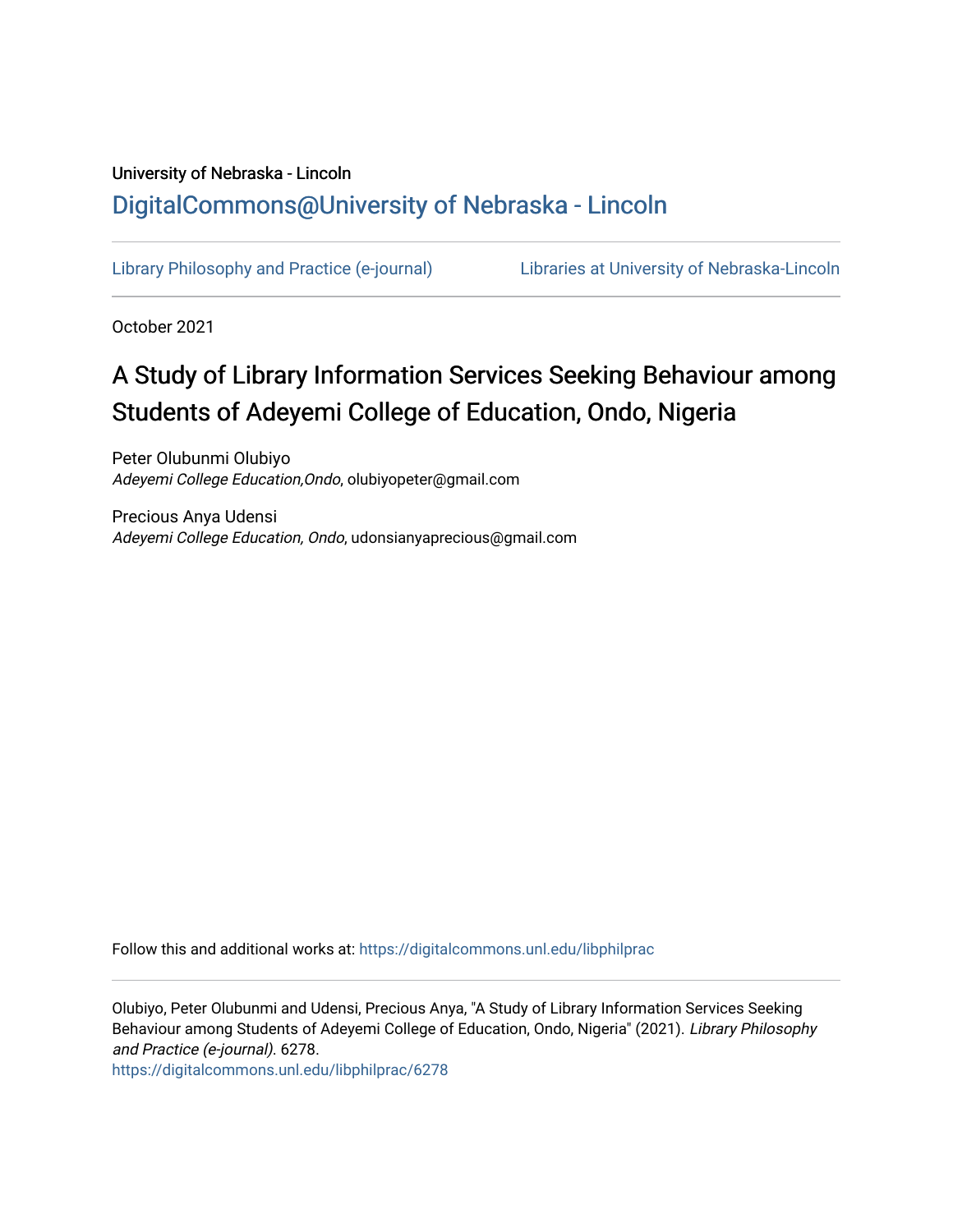## **A Study of Library Information Services Seeking Behaviour among Students of Adeyemi College of Education, Ondo, Nigeria**

**By**

**\*Peter Olubunmi Olubiyo,**

College Library, Adeyemi College of Education, Ondo, Nigeria. \*+2348025245815, [olubiyopeter@gmail.com](mailto:olubiyopeter@gmail.com)

And

**Precious Anya Udensi** College Library, Adeyemi College of Education, Ondo, Nigeria +2348162256268**,** [udonsianyaprecious@gmail.com](mailto:udonsianyaprecious@gmail.com)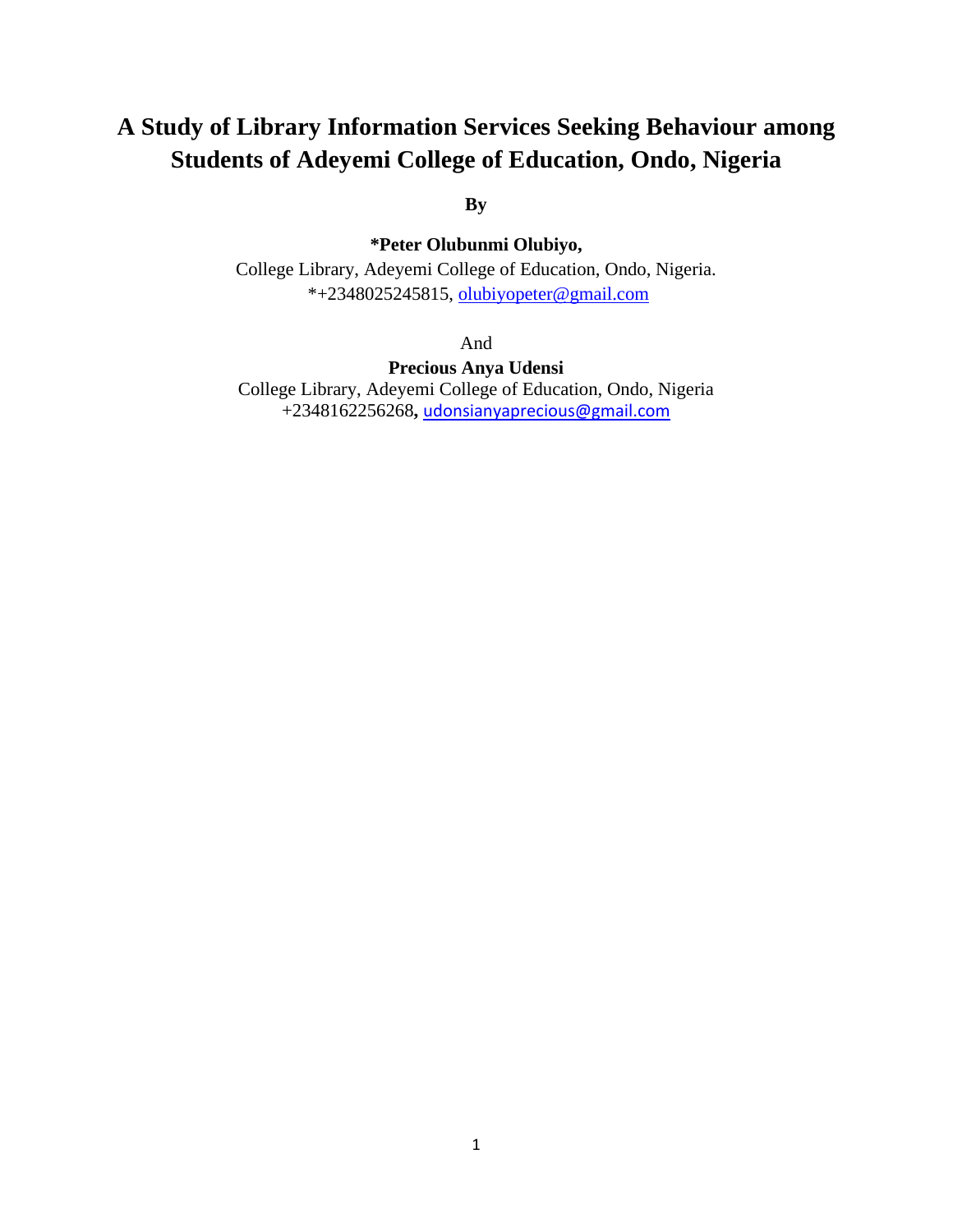#### **Abstract**

*The study was conducted to show Library Information Services Seeking Behaviour among Students of Adeyemi College of Education, Ondo, Nigeria The research design for the study was descriptive survey research design. The population comprises all the students (Degree Students) in Adeyemi College of Education, Ondo. 100 undergraduates were sampled. Random sampling technique was also used for the study. Therefore the sample size of the study was one hundred. A 6-section research instrument adapted by the researcher was used in the study. The researchers collected the data through face-to-face administration of questionnaire. The study shows that the students' level of awareness about the library services in the college library of Adeyemi College of Education, Ondo is high. However, it can be inferred that the rate of satisfaction with the library services in the college library of ACE, Ondo is low.*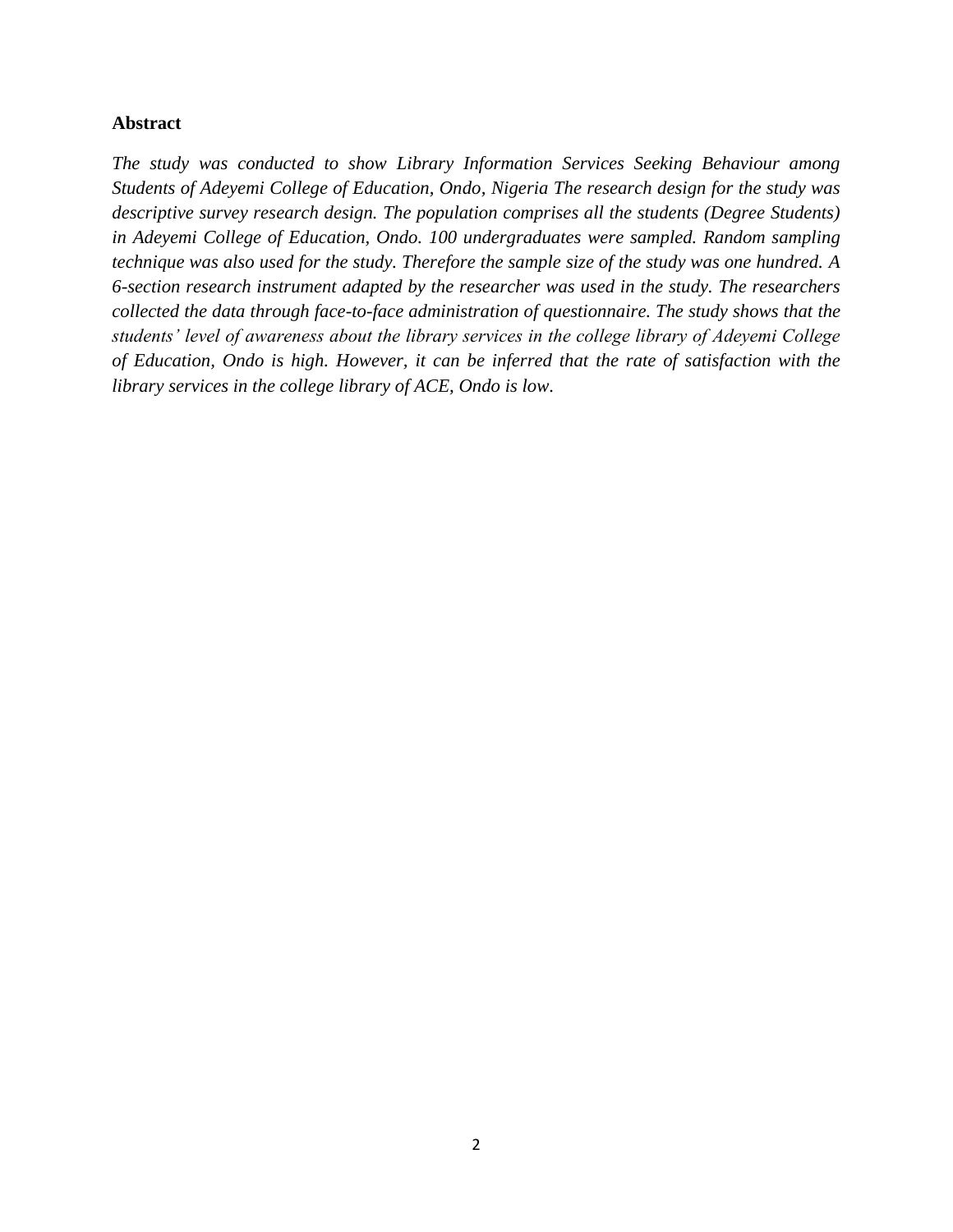#### **Introduction**

In any society, libraries play integral role of stocking information for dissemination. Libraries could be attached to organisations, institutions, towns or cities to help their users in meeting information quest. Thus, there are different kinds of library and with their peculiar functions. Academic library as a type of library serves the academic community in the area of teaching and research. It is found in the universities, colleges, polytechnics, institutes, school of nursing and so on. As such, a college library which is an academic library where information services are provided to both students and staff is the library of concentration in the study.

A college library plays a vital role in the achievement of the objectives of the college. The objectives of the college library are to provide necessary resources and services to staff and students and also promote the records of human knowledge and to keep them up-to-date in accordance with the rising needs and the requirements of today and tomorrow. It provides help to users for their self-development, to fulfill the curriculum requirement and to promote studies, teaching and research activities.

Generally, a college library provides circulation services, reference services, serial services, photocopy services, inter library loan and others. It also gives formal, informal and special materials to the faculties in the college community. The librarians in the college library also give library orientation and instruction program to the users of the library (Kumari, Iqbal, Firdaus and Khan, 2014). Whereas libraries use different activities to create awareness about services, other instances of awareness can result from family and friends, or under self-tuition (self-guide) (Jelagat, 2016). John (2009) as cited in Jelagat, (2016) expressed that orientation which is a method of providing service is offered primarily to new students, but continuing students and other groups of users may be considered on request from their heads of department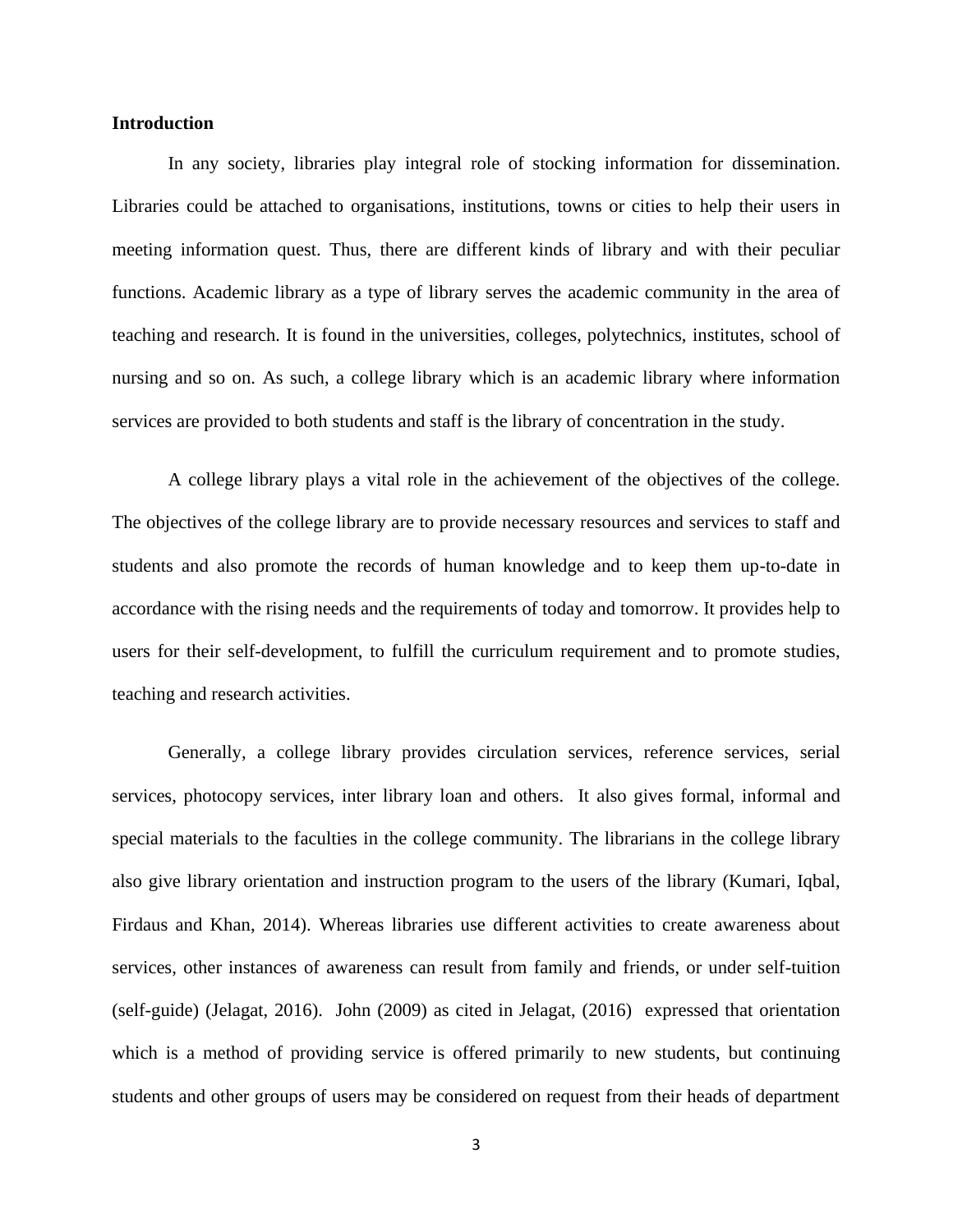which serves as an awareness tool for library services. Librarians provide orientation services to library users so as to make them see library as a good, friendly institution where academic assistance can be obtained. It is through the orientation that students become independent when accessing resources. After the lecture, senior members of the library staff take the new students on a guided tour of the various sections of the library for familiarization (Jelagat, 2016). The library orientation is the first service students receive from librarians on their admission into college or university. The orientation is non classroom course work which enables the students to understand the basic operations of the library and the departmentalization of the library as an institution. Library orientation is the work of Librarians. And students benefit from their experience of services and duties through this orientation.

Thus, every academic library should be well equipped to make provision for quality services that will justify their existence. This means that all the services provided by the library must be based on how effectively it is in meeting and satisfying the information needs of the users. Therefore, satisfaction can be personal and it is the degree to which users are pleased with the library services, with staff attitudes, and the library environment in fulfilling their needs and expectations (Onanuga, Ilori, Pelemo and Ogunwande, 2017).

#### **Statement of the problem**

Information seeking behaviour of users varies. Some understand how to source for information as some do not understand. Therefore, librarians are there for them to help educate them on how to seek for information in the library. They are the manager of information resources in the library. They render services to the users of the library in order to ensure the use of the information resources. A library devoid of these services cannot be termed a library but a book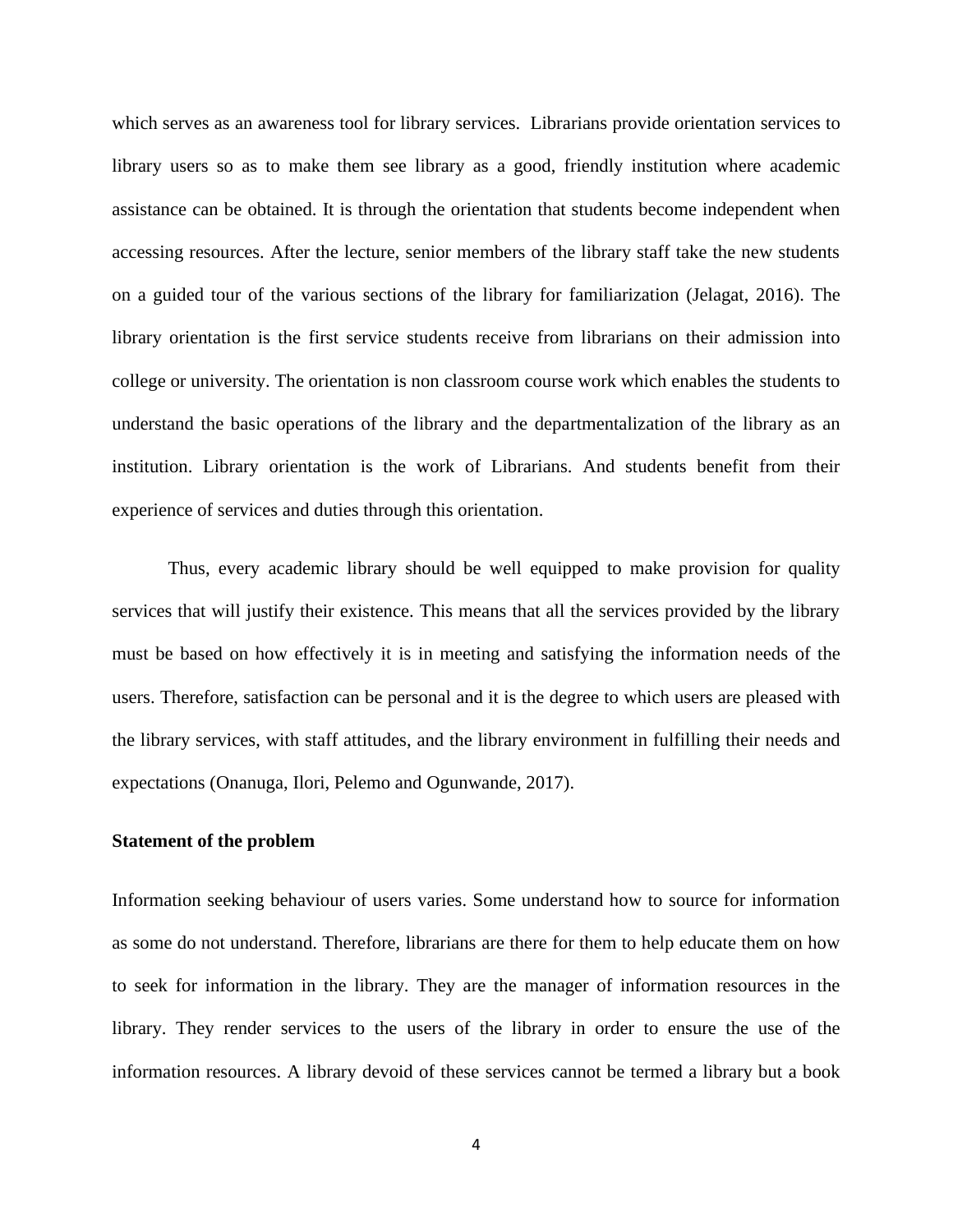shop where books are only arranged without notational keys and professional services to access the resources. These information services rendered in the library are the fundamental principles of librarianship which students should always seek in order to be conversant with the use of library. However, from the observation of the researchers, most of these information services are not well explored by the students in the college library of Adeyemi College of Education, Ondo. As such, the study is set out to look into the students' seeking-behaviour of the library information services in the College.

#### **Objectives of the study**

- 1. To find out the level of students' awareness about the library services in the college library of Adeyemi College of Education Ondo.
- 2. To examine the purpose of students' visit to the library in Adeyemi College of Education, Ondo.
- 3. To examine students' rate of accessibility of information resources in the college library of Adeyemi College of Education, Ondo.
- 4. To find out the rate of satisfaction with the library services among students in Adeyemi College of Education, Ondo.
- 5. To investigate the challenges students encounter when accessing the library services in Adeyemi College of Education, Ondo.
- 6. To proffer solution to the challenges.

#### **Research Questions**

1. What is the students' level of awareness about the library services in the college library of Adeyemi College of Education Ondo?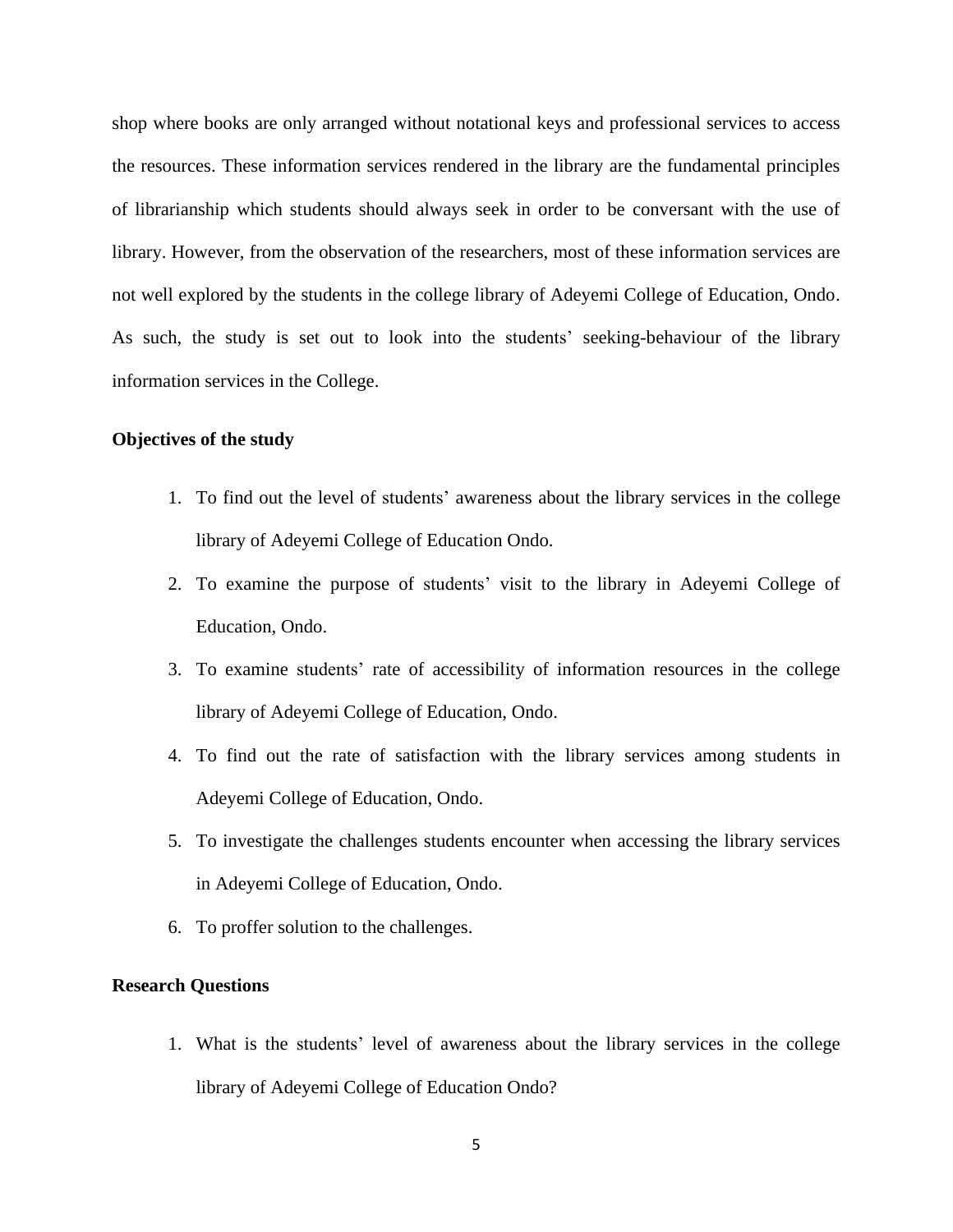- 2. What is the purpose of visit to the library by the students of Adeyemi College of Education, Ondo?
- 3. What is the rate of accessibility of information resources by students in the college library of Adeyemi College of Education, Ondo
- 4. What is the rate of satisfaction with the library services in the college library of Adeyemi College of Education, Ondo?
- 5. What are the challenges that students encounter when accessing the library services in college library of Adeyemi College of Education, Ondo?
- 6. What are the solutions to the challenges?

#### **Literature Review**

The services rendered in the library are the cardinal activities in information dissemination to users. The library cannot operate without the services provided by the librarians who are specially trained in library and information science field to build information stock for users. Users come with various needs to the library; and without the assistance of the librarians, their information needs cannot be met because the librarians represent the compass to navigate the world of information in the library and beyond. The stock of information which the library provides is the instrument of academic learning and exercise.

#### **Awareness of Library Information Services**

Today, libraries use different channels to create awareness and promote library information services to its users. The most common channel used is Facebook which is popular among library users in the western world. Information technological innovations have been of great essence in creating awareness of library services. Particularly, social media tools such as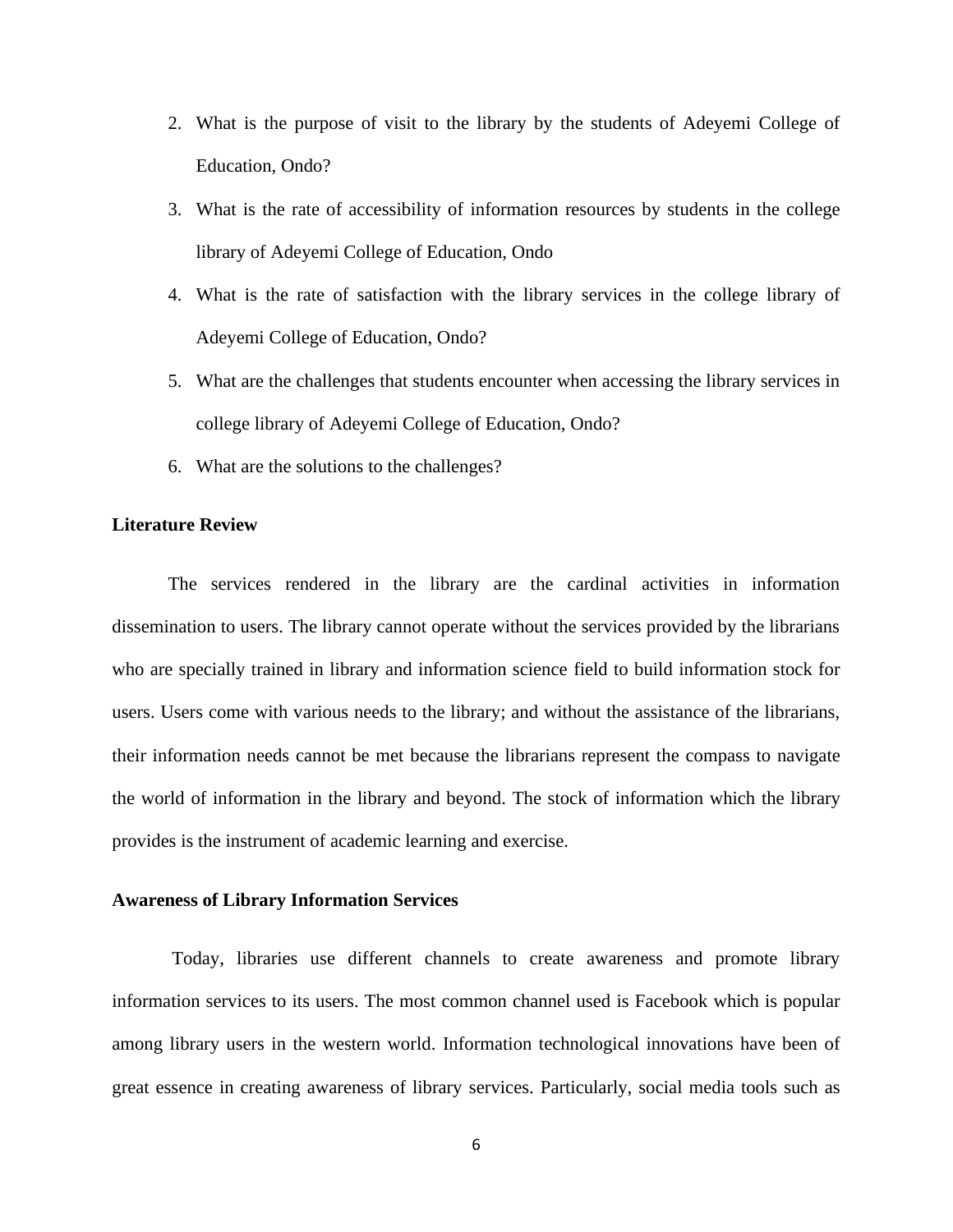Twitter, Blogs, Flicker, Podcasts, Online videos and Facebook are among the tools that institutions used to create awareness of their information services. Lectures, seminars, posters and exhibitions as well as oral communication are also essential in creating awareness of library services. Also, there are different library services awareness methods available at the library. Knowledge on how to access the internet is gained through lectures given, handbooks and bibliographic aid. Students are also given more copies of the library guide and instructions that covers the library's system of organizing information materials. They are therefore aware of the library services available and able to ask for assistance from the library staff whenever they need help. (Jelagat, 2016).

Popoola and Zaid (2008) in their research opined that the library information system must ensure closer relationship with its clientele and even among the library clientele themselves. To achieve this laudable goal, library personnel should provide specialized information services for which students and lecturers as well as other community members should make contacts with the library. The library staff, specifically the librarians, must realize that faculty staff and students are no longer necessary captive audiences. They must therefore be convinced of the significance of providing library information products and services to their work.

Bernd (2004) as cited by Jelagat (2016) expressed that guided tours are provided to library users whereby library staff takes groups of ten to twenty and introduce them to different sections of the library among them; sections for encyclopedias, dictionaries, almanacs, yearbooks, and journals for awareness. Also, it was noted that at the ICT section, users are taught how to retrieve materials online especially electronic resources. Students are introduced to services such as how to use the catalogue either manually or online when searching for materials in the library. They are guided through the browsing procedures manually, and given more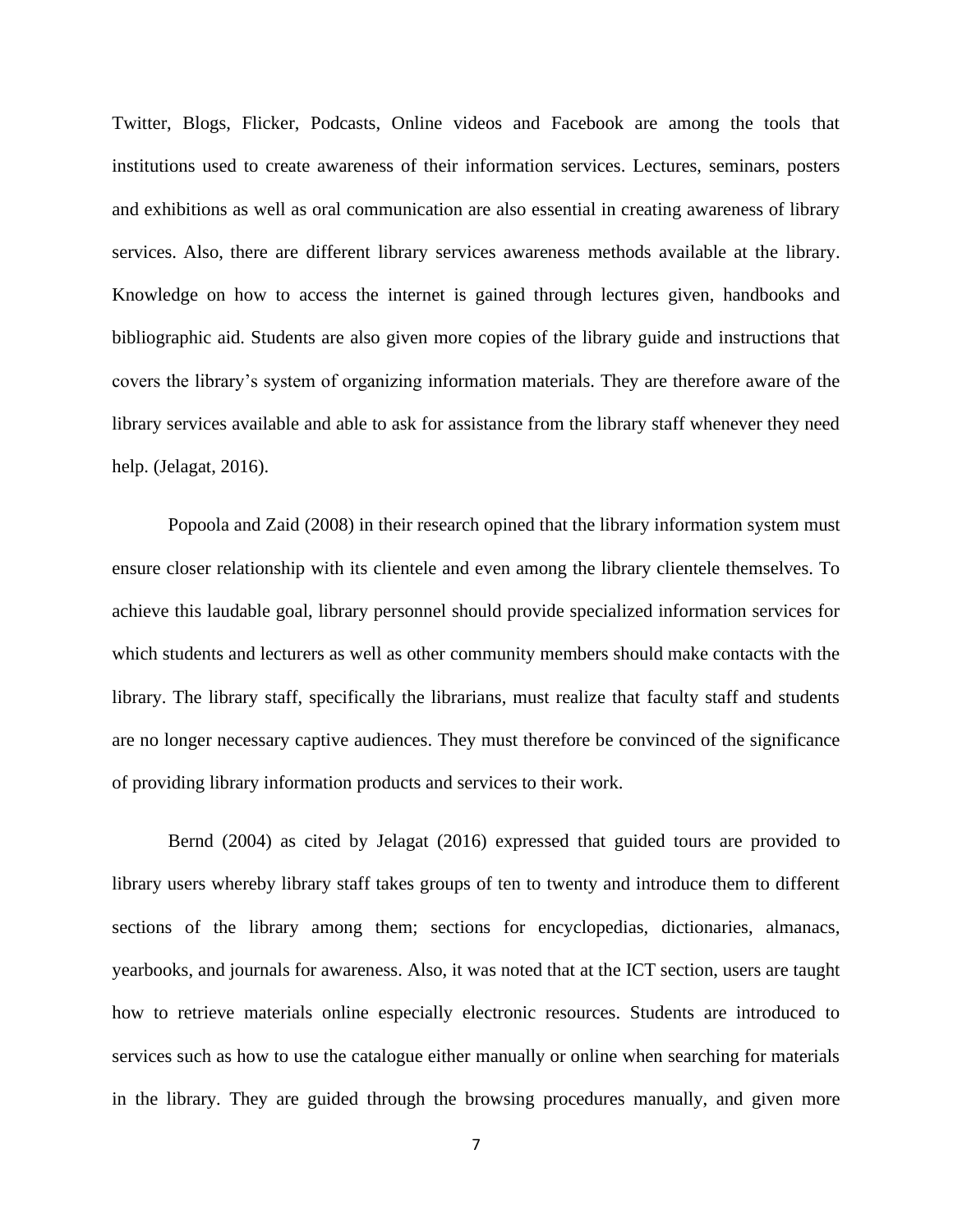copies of the library guide to assist them use the library resources effectively. This serves as awareness tool for library services.

However, Roberts (1995) as cited by Jelagat (2016) opined that lack of knowledge among library users of the services their university libraries provide is a growing concern in academic librarianship. This has been caused by poor communication and inadequate interaction between users and the library staff, coupled with the library's failure to apply marketing strategies to promote its services. Also, Popoola and Zaid (2008) citing Schumacher (1996) corroborated in a study carried out in a small college information system and found that the faculty appeared to be generally unaware of current library holdings and services and how best to utilize them. The library was therefore considered as not fulfilling the information needs of the faculty members and this resulted in little regard for the librarians and the library as a whole.

#### **Use of Library Services**

Ashaver and Bem-Bura (2013) in a study carried out in Benue state university (BSU) and Federal university of Agriculture, Markudi (FUAM) respectively agreed that ICT services are been offered in their libraries. 50 or 60.4% and 31.3% agreed to the provision of reference services in their libraries. 10 or 11% and 13 or 15.6% agreed to library instruction being rendered in their libraries.160 or 18% and 11 or 13.2% agreed that circulation services are rendered in their libraries. While 5 or 5.8% and 08 or 09.6% agreed to internet services offered to students of these libraries. These are the services offered in these libraries and the users confirmed that they have used the services. In addition Popoola (2000) in Popoola and Zaid (2008) found that academic social scientists in the Nigerian universities utilized the following library information services, current awareness, photocopying, referencing, statistical data analysis, E-mail, selective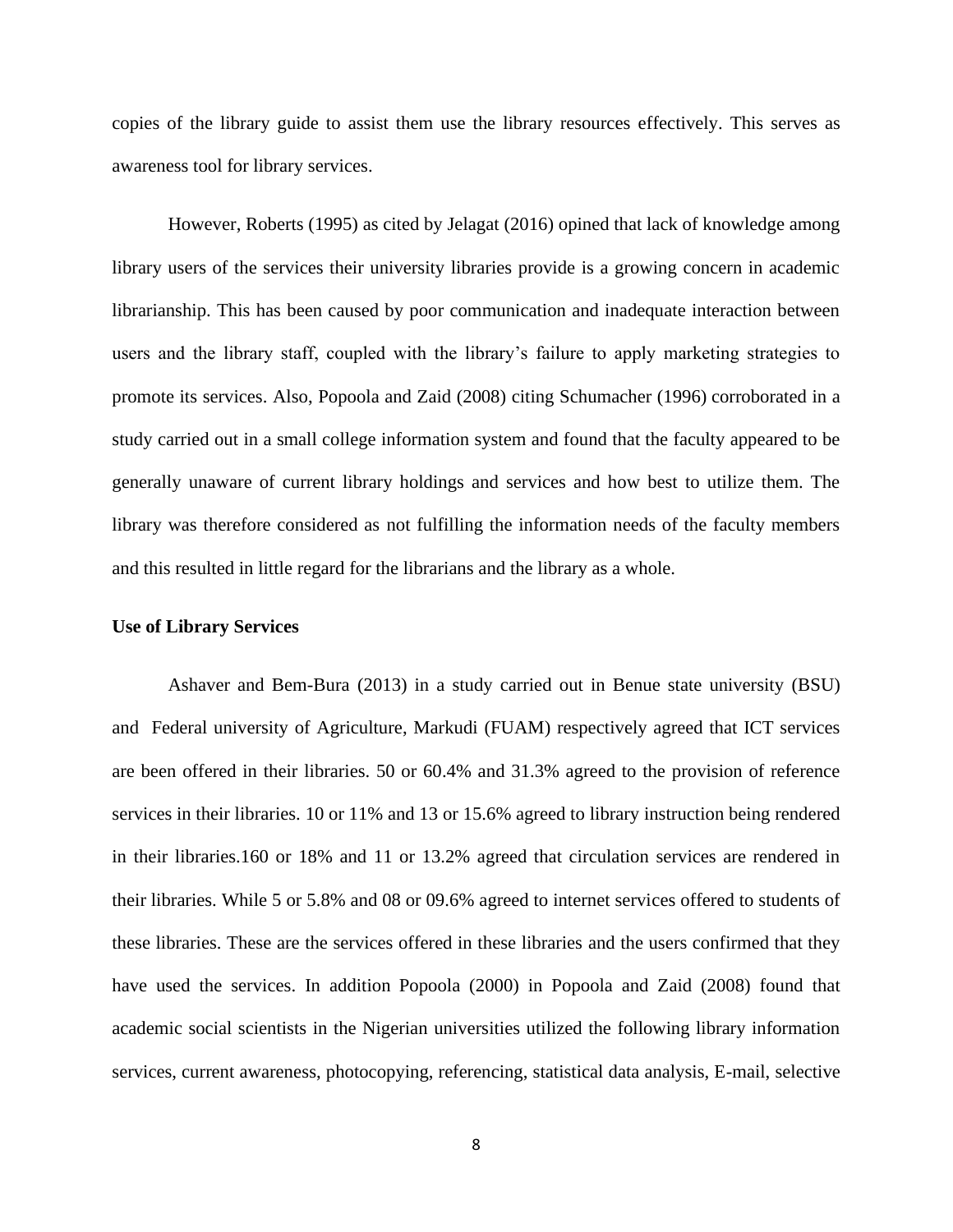dissemination of information and on-line database searching for in support of their research activities.

In contrary, Lawson (1969) as cited in Popoola and Zaid (2008) studied faculty use of two libraries in America and found that the information demands on them were limited and the services were under-utilized. This was caused by lack of knowledge of the existing provisions of information services in the studied libraries. More so, Jung and Kim (2008) in a study carried out by Noh, Ahn and Park (2011) found the most likely cause for not using the services provided in the library was that the disabled person was unaware of the services available to them. Based on the survey results, they argued that libraries need to inform users about the services more actively. However, Popoola and Zaid (2008) reiterated that those that were fully aware but occasionally used it claimed that the libraries lacked current materials and good customer relations. This comment points to the need for library management to constantly update their collections and weed it frequently.

#### **Satisfaction on Library Services**

French (1990) as cited by Popoola and Zaid (2008) observed that proliferation of information sources has made information provision a cumbersome task. It was therefore advocated for the need of speedy document delivery system and a greater need for partnership with users to shape collections for maximum satisfaction.

It was observed that researchers are on the whole satisfied with the services the libraries surveyed. The survey showed that nearly three-quarters of researchers believe that their institution's main library provides the information resources and services they need "very effectively" (24%) or "effectively" (48%) (Research Information Network and Consortium of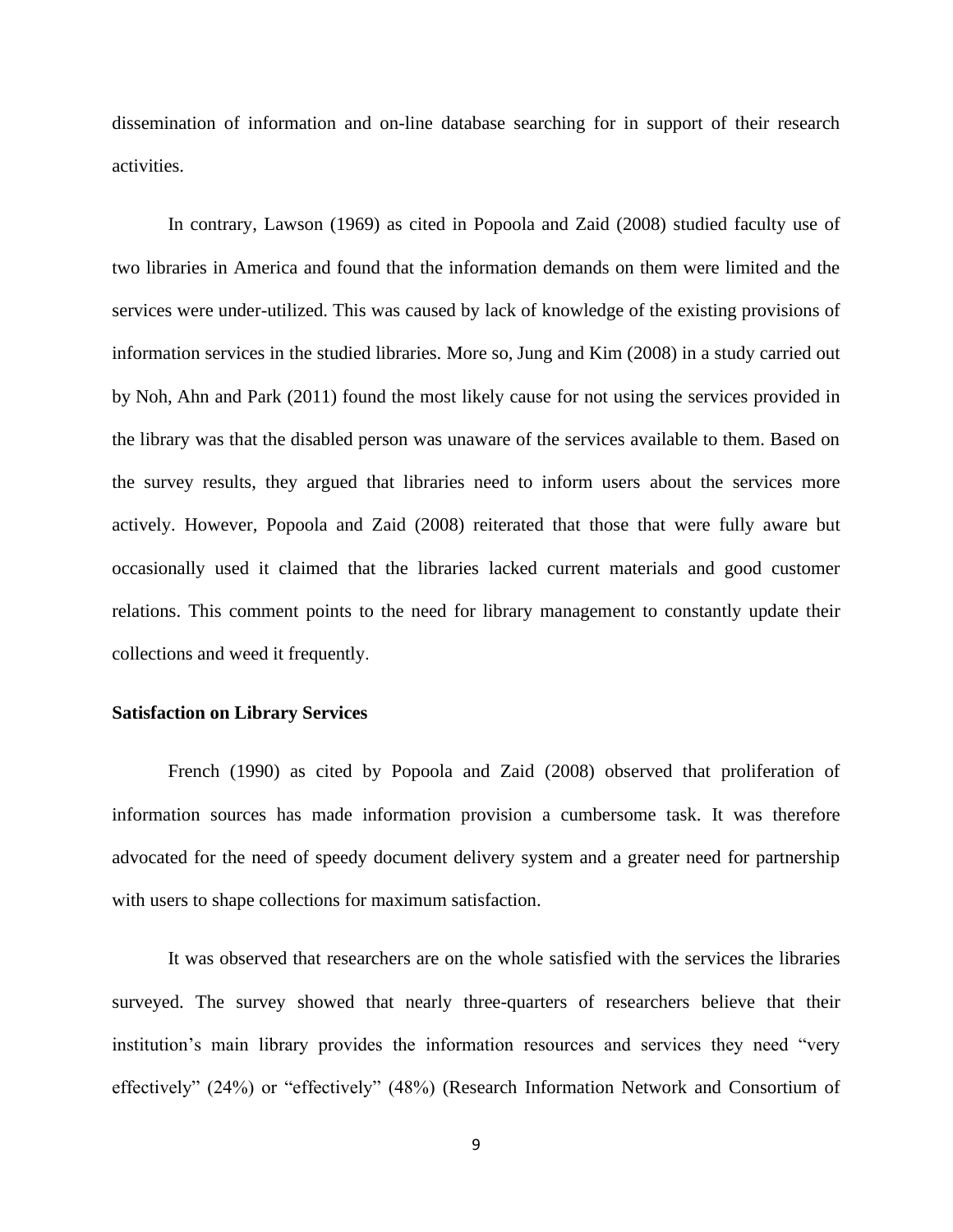Research Libraries RINCRL, 2007). In a study carried out in Osun State University Main Library on Library Services utilization and satisfaction by undergraduate students, it was discovered that most of the users were satisfied with almost all the services provided in the library apart from few services which the library needs to be more effective in delivery (Onanuga, Ilori, Pelemo, Ogunwande, 2017).

#### **Accessibility to Library Resources**

Adeoye and Popoola (2011) as cited by Eiriemiokhale and Ibeun (2017) asserted that for learning to take place effectively, learners must have access to necessary information materials and resources. The more accessible information sources are, the more likely they will be used.

According to Ogbebor (2011) as cited by Eiriemiokhale and Ibeun (2017) information resources help students in planning and implementing learning programs that will equip them with the skills necessary to succeed in a constantly changing social and economic environment. Also, resource-based programs help students in acquiring skills to collect, critically analyze, organize information, solve problems and communicate their understandings. The access to information provide and promote quality fiction to develop and sustain students' habit and enjoyment of reading for pleasure and to enrich students' intellectual, aesthetic, cultural and emotional growth.

Effective, high quality library services successfully support the undergraduate programs of the institution. To facilitate academic success, library services to undergraduates must provide access to a broad range of information resources. Reference and referral services, orientation activities, and instruction sessions that teach students the critical thinking skills necessary for using library resources are basic services provided by library personnel; and this is to enhance access to information resources in the library (Brown, 2015).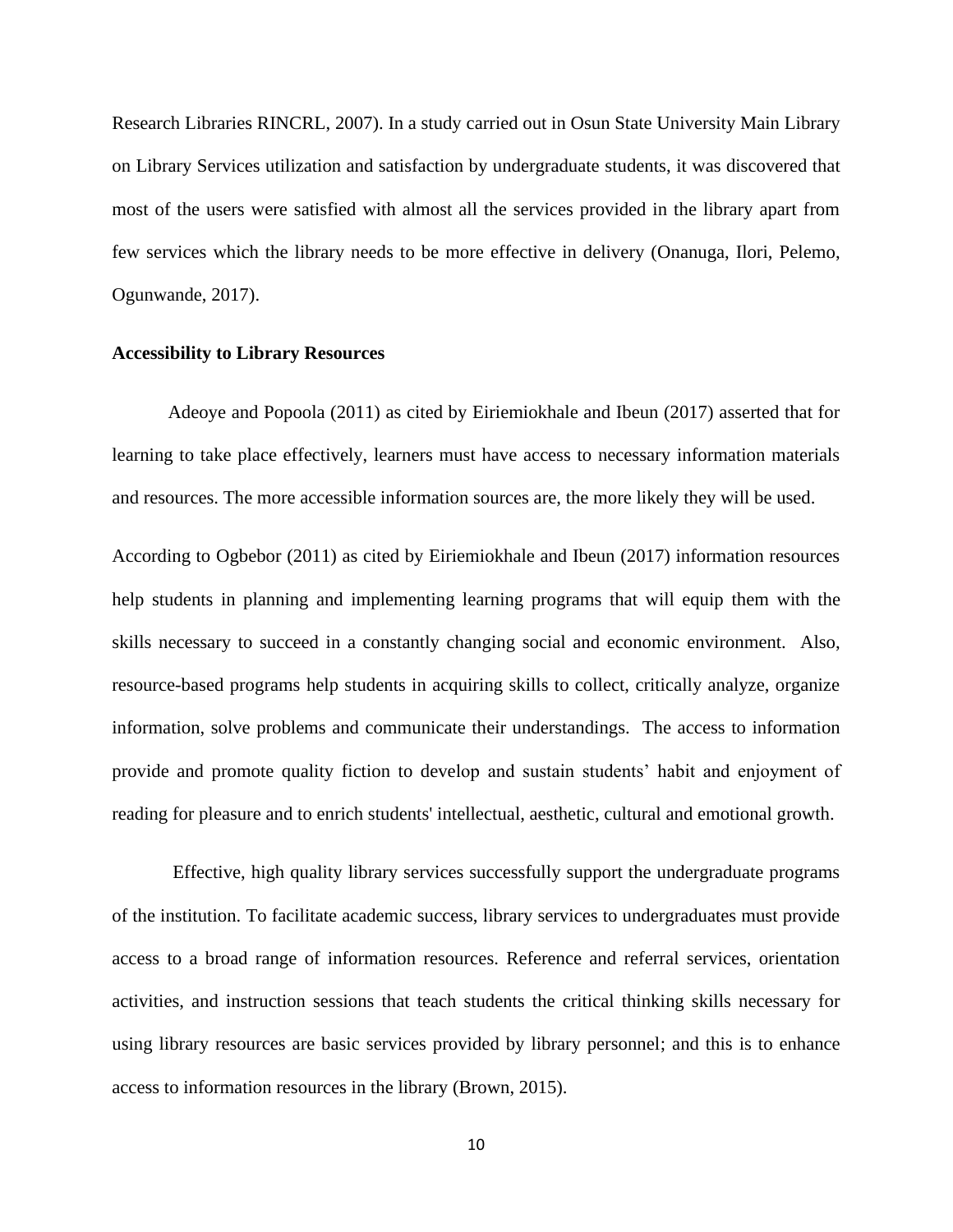The study carried out by Eiriemiokhale and Ibeun (2017) shows an evaluation of some of the benefits derived by students from accessing information resources. It revealed that 82% of the respondents used information resources to acquire academic knowledge, 78% for passing examination and 79% for research.

#### **RESEARCH METHOLOGY**

#### **Research Design**

The research design for the study was descriptive survey research design. It is a design that allows a population to be studied by collecting and analyzing data from only a sample considered to be representing the entire population.

#### **Population of the Study**

The population comprises all the students (Degree Students) in Adeyemi College of Education, Ondo.

#### **Sampling Technique and Sample Size**

100 undergraduates were sampled. Random sampling technique was also used for the study. Therefore the sample size of the study was one hundred.

#### **Research Instrument**

A 6-section research instrument adapted by the researcher was used in the study. Section A comprises information on biodata; Section B was on Likert type scales which asked questions on Awareness and use of library services among students of Adeyemi College of Education, Ondo.

#### **Validity of Instrument**

To ensure the validity of the instrument, samples were given to two senior researchers/experts in the field of librarianship in the College Library of the Adeyemi College of Education, Ondo. Observations and corrections made by them assisted in validating the research instrument.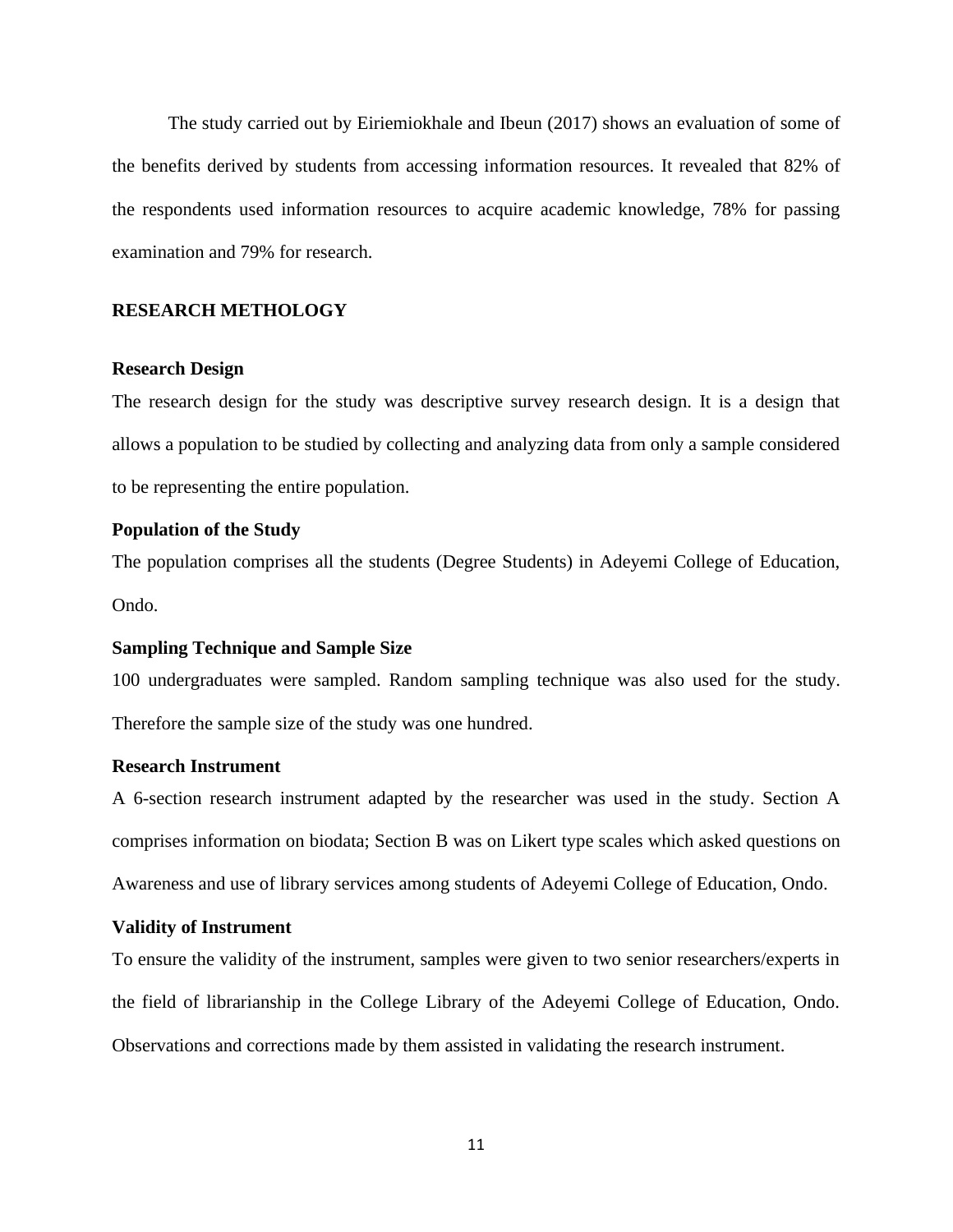#### **Procedure for Data Collection**

The researchers collected the data through face-to-face administration of questionnaire. This involves going to the various sections of the college library to administer the questionnaire and collecting them back at the same time.

#### **Procedure for Data Analysis**

The responses of the respondents were collected, aggregated, and presented in a tabular form. Based on this, frequencies of occurrence were established and used for the analysis using percentages, mean and standard deviation.

#### **DATA ANALYSIS AND PRESENTATION**

#### **Results**

100 copies of the questionnaire administered to the students in Adeyemi College of Education, Ondo, 99 (99%) were retrieved and used for the analysis

#### **Answers to Research Questions**

**Research Question1:** What is the students' level of awareness about the library services in the college library of ACE, Ondo?

| <b>Item</b>                              | <b>SA</b> | A  | FA | <b>NA</b> | <b>Mean</b> | Std. D |
|------------------------------------------|-----------|----|----|-----------|-------------|--------|
| <b>Circulation Services</b>              | 30        | 41 | 9  | 19        | 2.83        | 1.07   |
| Reference Services                       | 36        | 45 | 7  | 11        | 3.07        | .94    |
| <b>Serial Services</b>                   | 24        | 49 | 7  | 19        | 2.79        | 1.02   |
| <b>ICT/Internet Services</b>             | 11        | 27 | 28 | 33        | 2.16        | 1.02   |
| Library user training services           | 24        | 21 | 26 | 28        | 2.41        | 1.14   |
| <b>Bindery and Reprographic Services</b> | 5         | 37 | 27 | 30        | 2.17        | .93    |
| Electronic Database Services             | 13        | 8  | 28 | 50        | 1.84        | 1.05   |
| <b>Weighted Average</b>                  |           |    |    |           |             | 2.47   |

**Table 1: Students' Level of Awareness of Library Services in ACE Library**

 $N = 99$ 

**Key: SA =** Strongly Aware, **A=** Aware, **FA=** Fairly Aware, **NA =** Not Aware **Decision Value:** *Low=*0.00-2.44, *High =* 2.45-4.00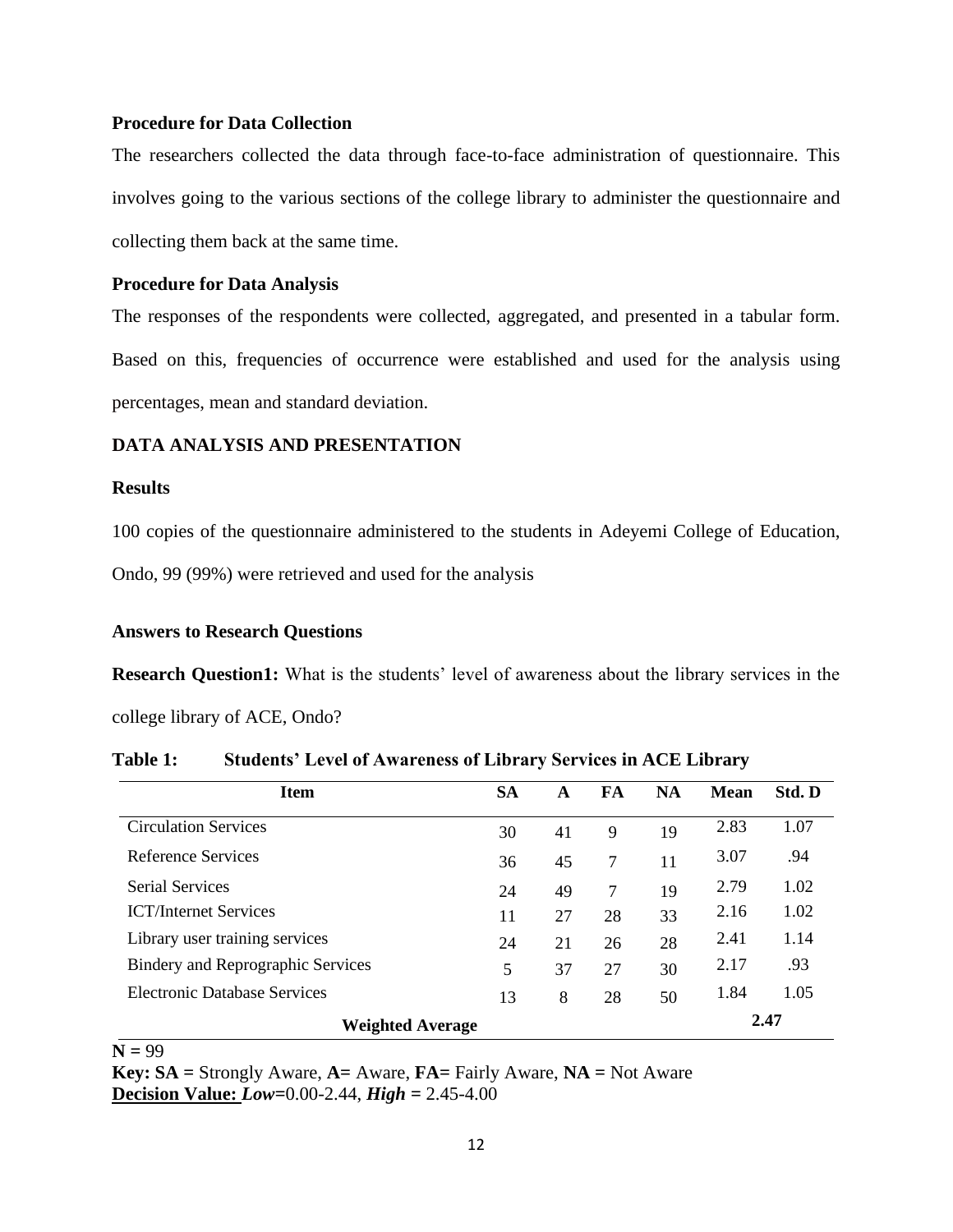Table 1 shows the level of students' awareness of services in the college library of Adeyemi College of Education, Ondo. This result revealed that the students are aware of the following services: circulation services ( $\bar{x}$  = 2.83), reference services ( $\bar{x}$  = 3.07) and serial services ( $\bar{x}$  = 2.79). Furthermore, the table also shows that the students are fairly aware of the following: ICT/internet services ( $\bar{x} = 2.16$ ), library user training services( $\bar{x} = 2.41$ ), bindery and reprographic services( $\bar{x} = 2.17$ ) and electronic database services ( $\bar{x} = 1.84$ ). Meanwhile based on the value of the weighted average (2.47 out of 4.00 maximum value obtainable) which falls within the decision value for **high**, it can be inferred that the students' level of awareness about the library services in the college library of Adeyemi College of Education, Ondo is high. Thus, there are different library services awareness methods available at the library. Knowledge on how to access the internet is gained through lectures given, handbooks and bibliographic aid. Students are also given more copies of the library guide and instructions that covers the library's system of organizing information materials. They are therefore highly aware of the library services available and able to ask for assistance from the library staff whenever they need help. (Jelagat, 2016).

**Research Question2:** What are the purposes of visit to the library by the students of Adeyemi College of Education, Ondo?

| Item                       | SА | A  | D  | SD                          | Mean | Std. D | <b>Remark</b> |
|----------------------------|----|----|----|-----------------------------|------|--------|---------------|
| Read my lecture notes      | 64 | 29 | 6  | $\Omega$                    | 3.59 | .60    | Accepted      |
| Read my personal textbooks | 44 | 27 | 19 | $\mathbf Q$                 | 3.07 | 1.00   | Accepted      |
| Read library materials     | 35 | 38 | 26 | $\Omega$                    | 3.09 | .78    | Accepted      |
| Consult research materials | 33 | 53 | 11 | $\mathcal{D}_{\mathcal{L}}$ | 3.18 | .70    | Accepted      |
| Borrow library books       | 6  | 46 | 29 | 18                          | 2.40 | .86    | Not Accepted  |

**Table 2: Students' Purposes of Visit to Library in ACE**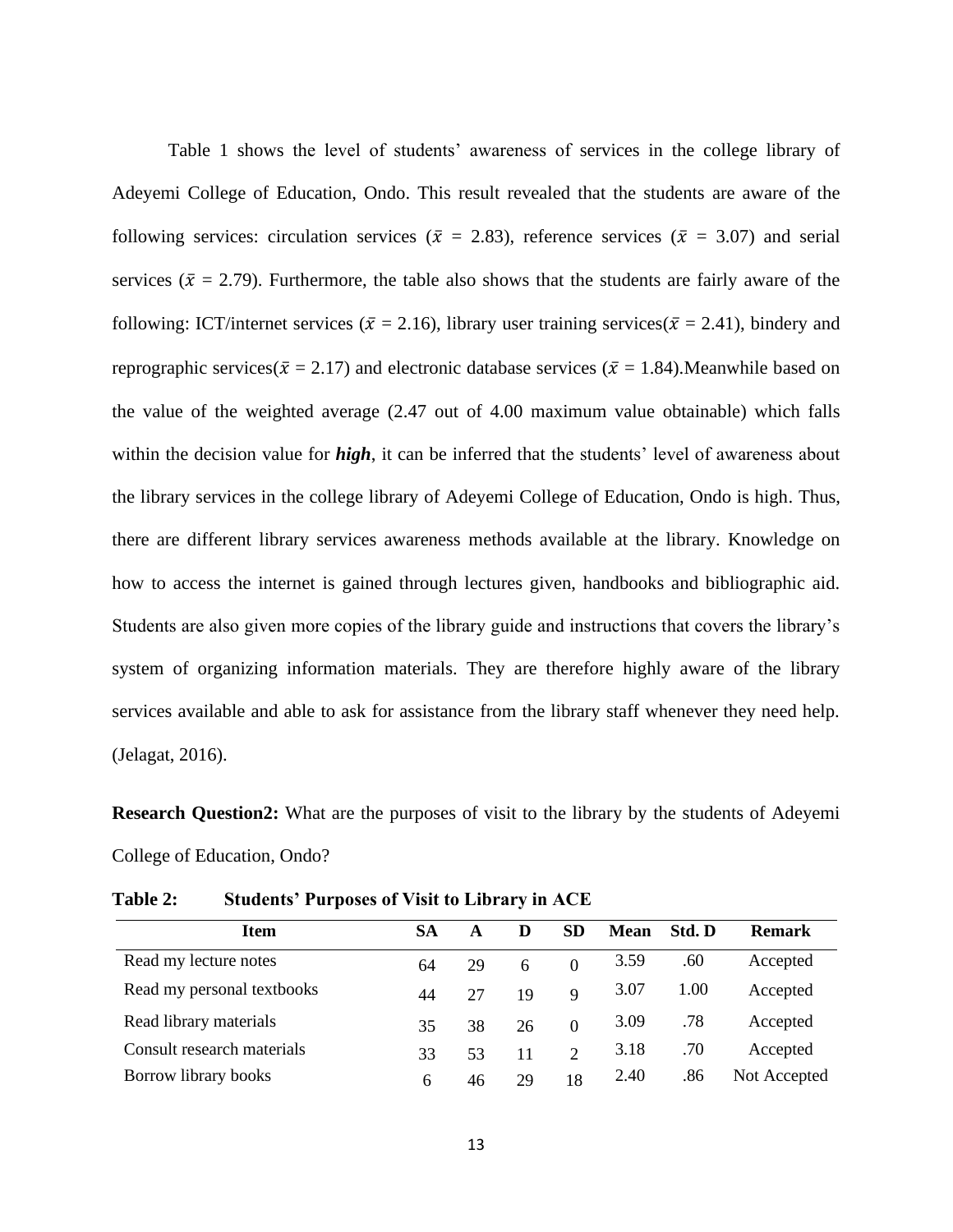| 52       | 41 | 6  | $\Omega$      | 3.46 | .61 | Accepted     |
|----------|----|----|---------------|------|-----|--------------|
| 70       | 22 | 4  | 3             | 3.61 | .71 | Accepted     |
| 54       | 40 | 3  | $\mathcal{D}$ | 3.47 | .66 | Accepted     |
|          | 13 | 29 | 56            | 1.59 | .76 | Not Accepted |
| 3        | 10 | 29 | 57            | 1.59 | .80 | Not Accepted |
| 4        | 20 | 4  | 71            | 1.57 | .95 | Not Accepted |
| $\Omega$ | 13 | 23 | 63            | 1.50 | .72 | Not Accepted |
|          |    |    |               |      |     |              |

**Key: SD =** Strongly Disagree, **D=** Disagree, **A =** Agree, **SA =** Strongly Agree **Decision Value for Remark:** *Not Accepted=*0.00-2.44, *Accepted =* 2.45-4.00

Table 2 shows the purposes of students' visit to library in Adeyemi College of Education, Ondo. The table shows that the students agreed to the following items: read their lecture notes( $\bar{x}$ ) = 3.59), read their personal textbooks ( $\bar{x}$  = 3.07), read library materials( $\bar{x}$  = 3.09), consult research materials( $\bar{x} = 3.18$ ),update their knowledge and skills ( $\bar{x} = 3.46$ ), prepare for test and examination ( $\bar{x}$  = 3.61), read for personal development ( $\bar{x}$  = 3.47). Furthermore, the table also shows that the students disagreed to the following: borrow library books ( $\bar{x}$  = 2.40), use of internet ( $\bar{x}$  = 1.59), relax and meet friends ( $\bar{x}$  = 1.59), photocopy of documents ( $\bar{x}$  = 1.57) and download e-resources( $\bar{x} = 1.50$ ). Based on the result from this table and mean score acceptance by the decision rule, the purposes of visit to the library by the students of Adeyemi College of Education, Ondo are: read their lecture notes, read their personal textbooks, read library materials, consult research materials,update their knowledge and skills, prepare for test and examination, read for personal development.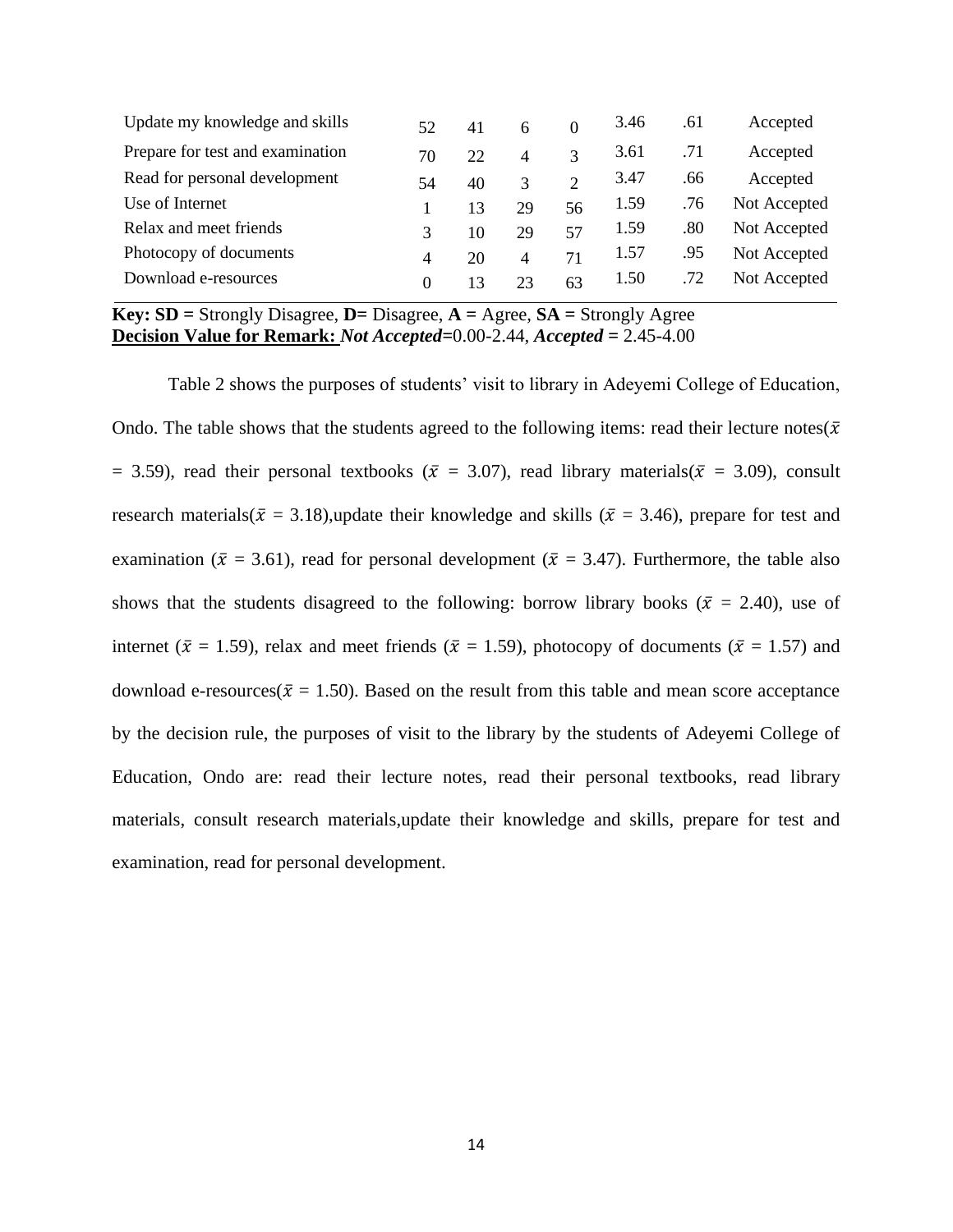**Research Question3:** What is the rate of accessibility of library information services by students in the college library of ACE, Ondo?

| <b>Item</b>                              | VO             | $\Omega$ | FO. | <b>NA</b> | <b>Mean</b> | Std. D |
|------------------------------------------|----------------|----------|-----|-----------|-------------|--------|
| <b>Circulation Services</b>              | 17             | 27       | 20  | 35        | 2.26        | 1.12   |
| Reference Services                       | 22             | 33       | 18  | 26        | 2.51        | 1.11   |
| <b>Serial Services</b>                   | 13             | 26       | 25  | 25        | 2.17        | 1.06   |
| <b>ICT/Internet Services</b>             | 9              | 26       | 14  | 50        | 1.94        | 1.07   |
| Library user training services           | 16             | 11       | 25  | 47        | 1.96        | 1.12   |
| <b>Bindery and Reprographic Services</b> | 7              | 16       | 25  | 51        | 1.79        | .96    |
| Electronic Database Services             | $\overline{4}$ | 17       | 15  | 63        | 1.62        | .91    |
| <b>Weighted Average</b>                  |                |          |     |           |             | 2.04   |

**Table 3: Rate of Accessibility of Library Information Services in ACE Library**

**Key:**  $VO = V$ ery Often,  $O =$  Often,  $FO =$  Fairly Often,  $NA = Not$  at all **Decision Value:** *Low=*0.00-2.44, *High =* 2.45-4.00

Table 3 shows the rate of students' accessibility of library information services in the college library of Adeyemi College of Education, Ondo. This result revealed that the students access the following library information services fairly often: circulation services( $\bar{x} = 2.26$ ), serial services( $\bar{x} = 2.17$ ),ICT/internet services ( $\bar{x} = 1.94$ ), library user training services ( $\bar{x} =$ 1.96), bindery and reprographic services ( $\bar{x} = 1.79$ ) and electronic database services ( $\bar{x} = 1.62$ ). Also, the table shows that the students access reference services ( $\bar{x}$  = 3.07) very often. Meanwhile based on the value of the weighted average (2.04 out of 4.00 maximum value obtainable) which falls, within the decision value for *low*, it can be inferred that the rate of accessibility of library information services by students in the college library of ACE, Ondo is low.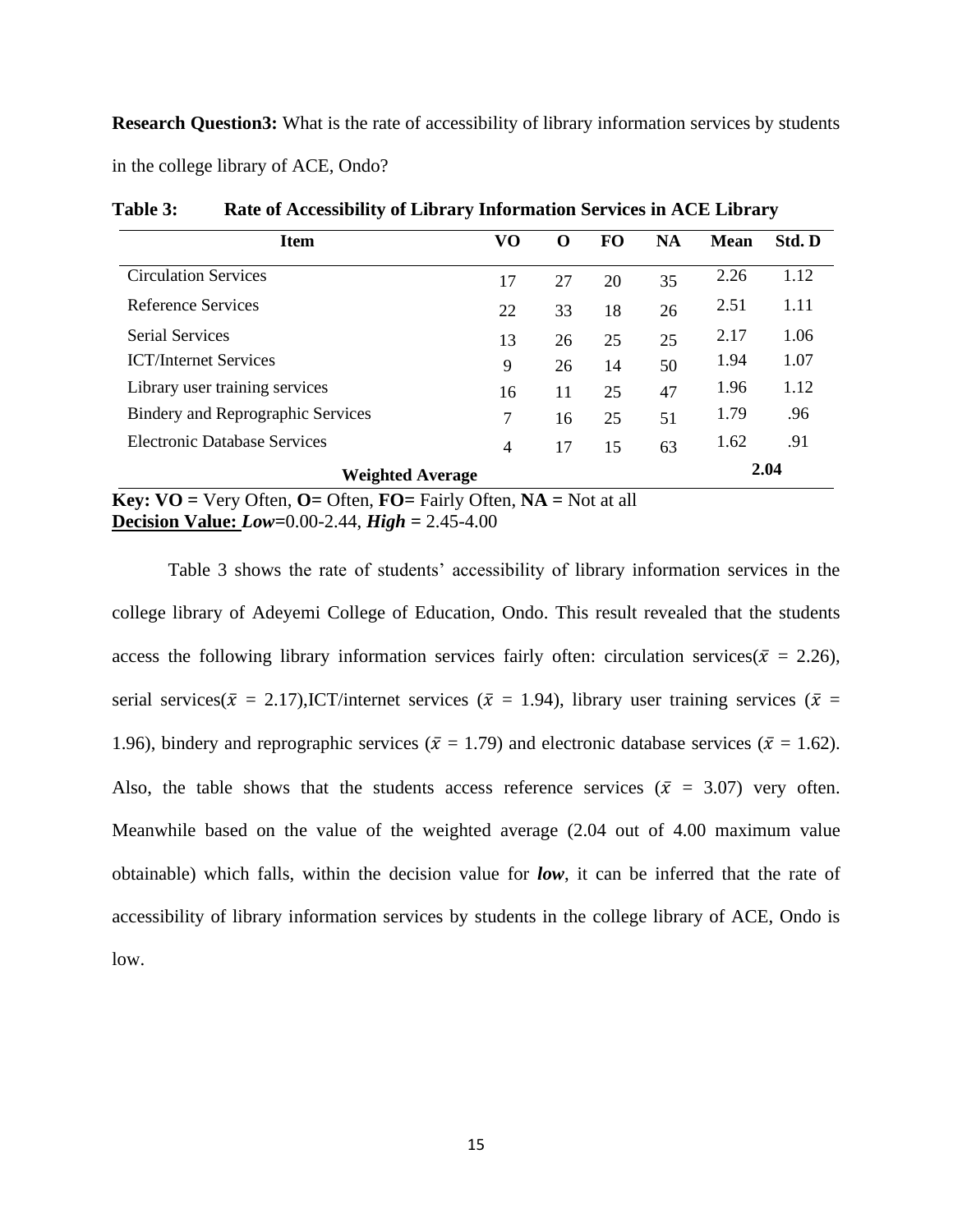**Research Question 4:** What is the rate of satisfaction with the library services in the college

library of ACE, Ondo?

| 38<br>45<br>69<br>16<br>43<br>42<br>38<br>36<br>40<br>40<br>43<br>4 | 16<br>6<br>9<br>18<br>8<br>24 | $\overline{0}$<br>8<br>5<br>7<br>11 | 3.29<br>2.94<br>3.24<br>3.04<br>3.10 | .73<br>.74<br>.82<br>.91<br>.96                                  |  |  |
|---------------------------------------------------------------------|-------------------------------|-------------------------------------|--------------------------------------|------------------------------------------------------------------|--|--|
|                                                                     |                               |                                     |                                      |                                                                  |  |  |
|                                                                     |                               |                                     |                                      |                                                                  |  |  |
|                                                                     |                               |                                     |                                      |                                                                  |  |  |
|                                                                     |                               |                                     |                                      |                                                                  |  |  |
|                                                                     |                               |                                     |                                      |                                                                  |  |  |
|                                                                     |                               | 29                                  | 2.21                                 | .92                                                              |  |  |
| 23                                                                  | 7                             | 19                                  | 2.77                                 | 1.02                                                             |  |  |
| 38                                                                  | 5                             | 13                                  | 3.07                                 | .98                                                              |  |  |
| 11                                                                  | 22                            | 54                                  | 1.80                                 | 1.04                                                             |  |  |
| 12                                                                  | 26                            | 23                                  | 2.39                                 | .98                                                              |  |  |
| 10                                                                  | 19                            | 41                                  | 2.08                                 | 1.06                                                             |  |  |
| 6                                                                   | 16                            | 42                                  | 2.05                                 | 1.01                                                             |  |  |
| Dissemination of Information)<br><b>Weighted Average</b>            |                               |                                     |                                      |                                                                  |  |  |
|                                                                     |                               | 50<br>43<br>12<br>38<br>29<br>35    |                                      | 2.67<br>Very fatation of fatation Discovered VD, Very Discovered |  |  |

**Table 4: Rate of Satisfaction with Library Services in ACE Library**

**Key: VS =** Very Satisfied, **S=** Satisfied, **D=** Dissatisfied, **VD =** Very Dissatisfied **Decision Value:***Low=*0.00-2.44, *High =* 2.45-4.00

Table 4 shows the rate of students' satisfaction with the library services in the college library of Adeyemi College of Education, Ondo. This result revealed that the students are satisfied with the following library services: library education programme provided by the school( $\bar{x}$  = 3.29), borrowing period for library books ( $\bar{x}$  = 2.94), duration of opening hours ( $\bar{x}$  = 3.24), number of books they can borrow at a time( $\bar{x}$  = 3.04), opening hours of the library( $\bar{x}$  = 3.10), Personalized assistance rendered by the library staff( $\bar{x} = 2.77$ ) and library registration process ( $\bar{x}$  = 3.07). Also, the table shows that the students are dissatisfied with the following library services: photocopying services in the library( $\bar{x} = 2.21$ ), free internet access provided in the library ( $\bar{x}$  = 1.80), ways the library always contact them for needed materials (Current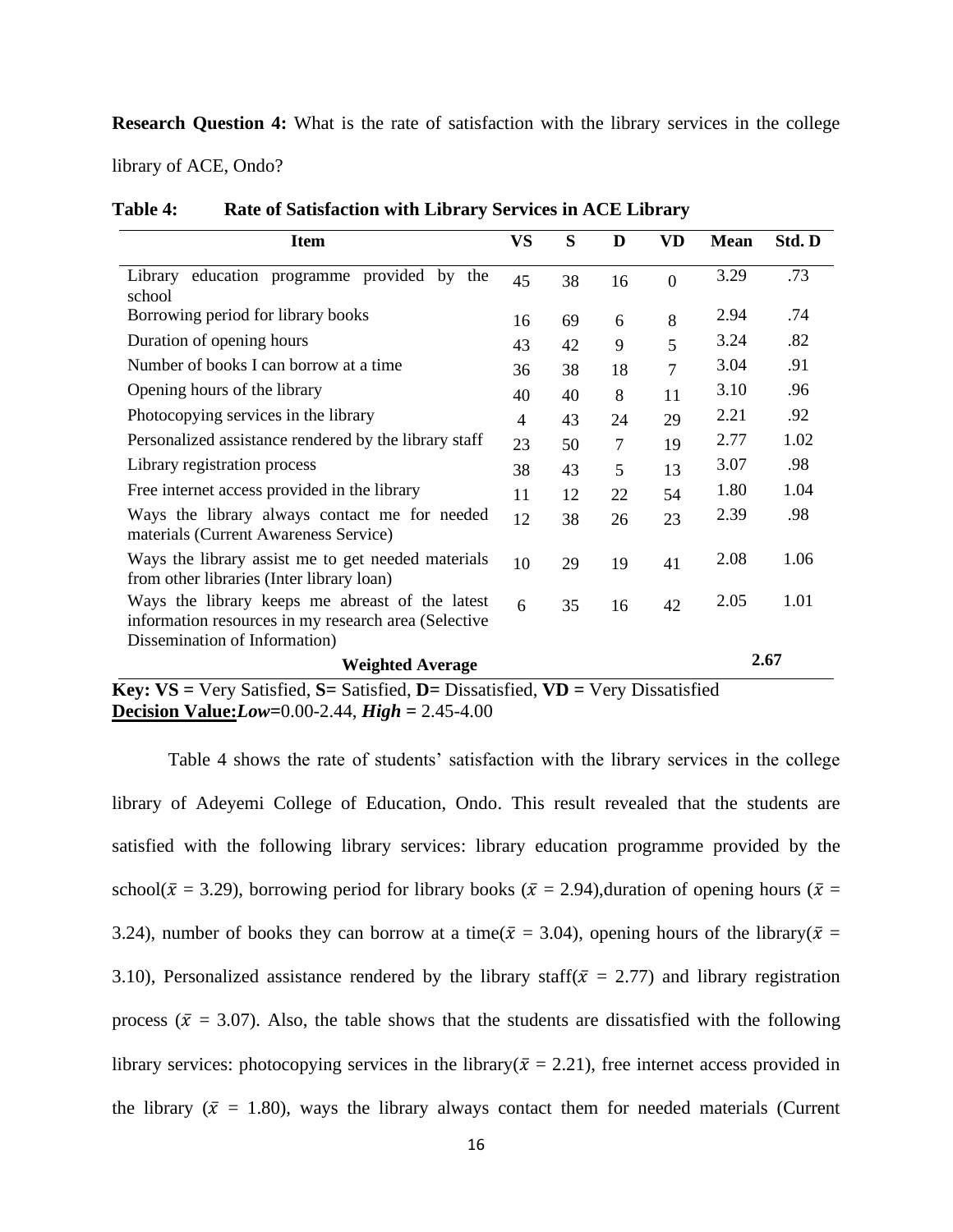Awareness Service) ( $\bar{x}$  = 2.39), ways the library assist them to get needed materials from other libraries (Inter library loan) ( $\bar{x}$  = 2.08) and ways the library keeps them abreast of the latest information resources in their research area (Selective Dissemination of Information) ( $\bar{x}$  = 2.05).Meanwhile based on the value of the weighted average (2.67 out of 4.00 maximum value obtainable) which falls, within the decision value for *high*, it can be inferred that the rate of satisfaction with the library services in the college library of ACE, Ondo is low.

**Research Question5:** What are the challenges that students encounter when accessing the library services in college library of Adeyemi College of Education, Ondo?

| <b>Item</b>                                          | <b>SA</b> | A  | D  | <b>SD</b> | <b>Mean</b> | Std. D | <b>Remark</b> |
|------------------------------------------------------|-----------|----|----|-----------|-------------|--------|---------------|
| Unfriendly attitude of library staff                 | 5         | 35 | 28 | 31        | 2.14        | .93    | Not Accepted  |
| Limited knowledge regarding search tool              | 25        | 34 | 23 | 17        | 2.68        | 1.04   | Accepted      |
| environment<br>Uncomfortable<br>the<br>1n<br>library | 15        | 5  | 46 | 33        | 2.02        | .99    | Not Accepted  |
| Noise making in the library                          | 19        | 18 | 27 | 35        | 2.21        | 1.13   | Not Accepted  |
| Inadequate staff                                     | 3         | 13 | 46 | 37        | 1.82        | .77    | Not Accepted  |
| Inadequate resources                                 | 13        | 45 | 22 | 19        | 2.53        | .95    | Accepted      |
| Poor Internet resources                              | 43        | 17 | 24 | 15        | 2.89        | 1.13   | Accepted      |
| Inadequate electronic databases                      | 36        | 25 | 24 | 14        | 2.84        | 1.08   | Accepted      |

**Table 5: Challenges Students Encounter in Accessing Library Services in ACE**

**Key: SD =** Strongly Disagree, **D=** Disagree, **A =** Agree, **SA =** Strongly Agree **Decision Value for Remark:***Not Accepted=*0.00-2.44, *Accepted =* 2.45-4.00

Table 5 shows the challenges students encountered when accessing the library services in college library of Adeyemi College of Education, Ondo. The table shows that the students disagreed to the following items as their challenges: unfriendly attitude of library staff( $\bar{x} = 2.14$ ), uncomfortable environment in the library( $\bar{x} = 2.02$ ), noise making in the library( $\bar{x} = 2.21$ ) and inadequate staff( $\bar{x} = 1.82$ ). Furthermore, the table also shows that the students agreed to the following: limited knowledge regarding search tool( $\bar{x} = 2.68$ ), inadequate resources ( $\bar{x} = 2.53$ ), poor internet resources( $\bar{x} = 2.89$ ) and inadequate electronic databases( $\bar{x} = 2.84$ ). Based on the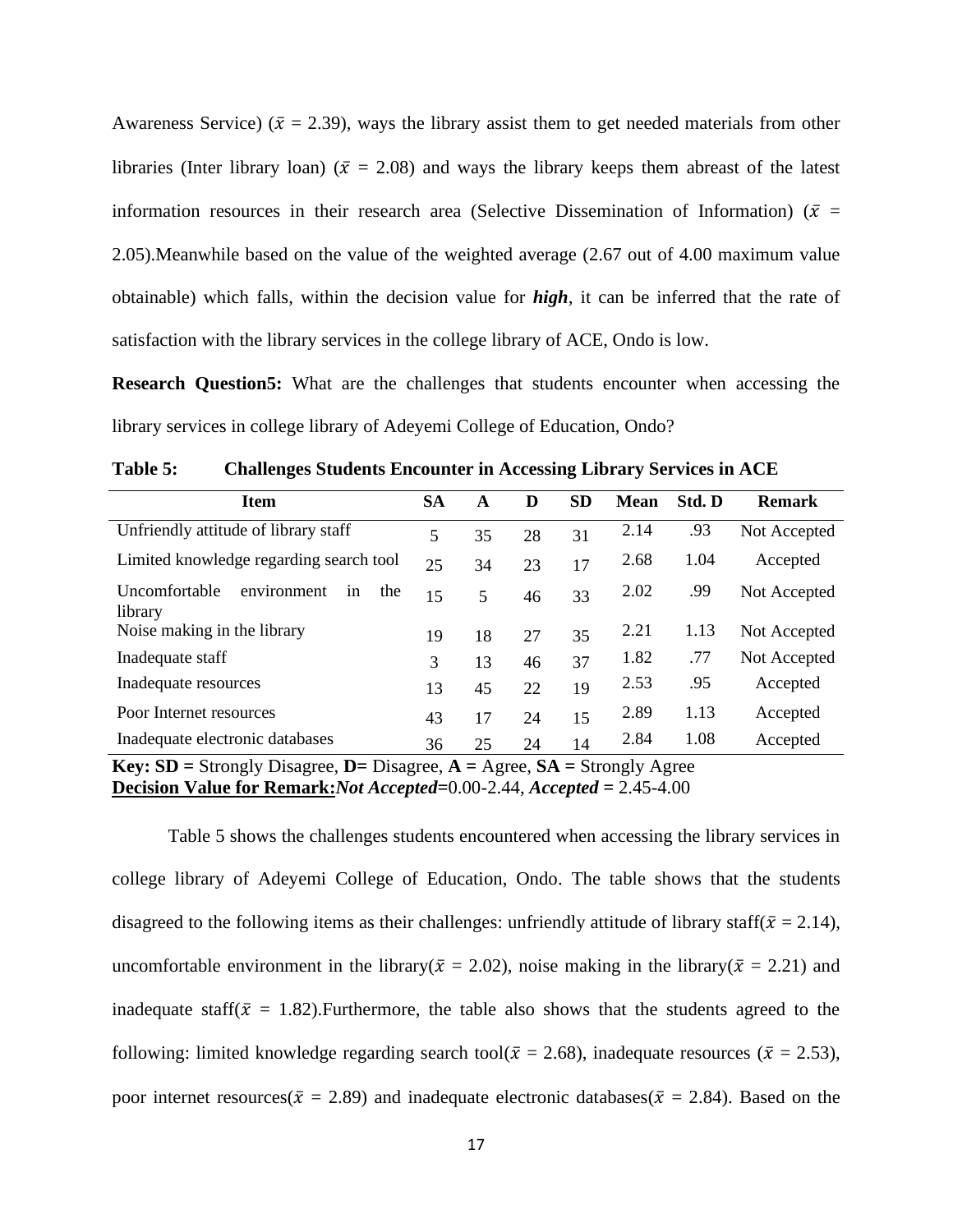result from this table and mean score acceptance by the decision rule, the challenges that students encounter when accessing the library services in college library of Adeyemi College of Education, Ondo are: limited knowledge regarding search tool, inadequate resources, poor internet resources and inadequate electronic databases.

**Research Question6:** What are the solutions to the challenges students encounter when accessing the library services in college library of Adeyemi College of Education, Ondo?

### **Table 6: Solutions to the Challenges Students Encounter in Accessing Library Services ` in ACE**

| <b>Item</b>                                                                             | SА | A  | D                        | <b>SD</b>      | <b>Mean</b> | Std. D | <b>Remark</b> |
|-----------------------------------------------------------------------------------------|----|----|--------------------------|----------------|-------------|--------|---------------|
| More orientation should be organized<br>for staff on the need to be users-<br>friendly. | 66 | 24 |                          | 8              | 3.49        | .87    | Accepted      |
| Proper orientation should be organized<br>for students on the use of search tools       | 55 | 35 | $\overline{1}$           | 8              | 3.38        | .87    | Accepted      |
| should be built and<br>New<br>library<br>furnished with new facilities                  | 69 | 22 | $\overline{\mathcal{A}}$ | $\overline{4}$ | 3.58        | .76    | Accepted      |
| Noise makers should be penalized                                                        | 67 | 24 | $\overline{4}$           | $\overline{4}$ | 3.56        | .76    | Accepted      |
| More staff should be employed for<br>adequate services                                  | 39 | 44 | 6                        | 10             | 3.13        | .92    | Accepted      |

**Key: SD =** Strongly Disagree, **D=** Disagree, **A =** Agree, **SA =** Strongly Agree **Decision Value for Remark:***Not Accepted=*0.00-2.44, *Accepted =* 2.45-4.00

Table 6 shows the solutions to the challenges students encountered when accessing the library services in college library of Adeyemi College of Education, Ondo. The table shows that the students agreed to the all the items on the table as solutions to their challenges as follows: more orientation should be organized for staff on the need to be users-friendly( $\bar{x}$  = 3.49), proper orientation should be organized for students on the use of search tools( $\bar{x}$  = 3.38), new library should be built and furnished with new facilities( $\bar{x}$  = 3.58), noise makers should be penalized( $\bar{x}$  = 3.56) and more staff should be employed for adequate services( $\bar{x}$  = 3.13). Based on the result from this table and mean score acceptance by the decision rule, the solutions to the challenges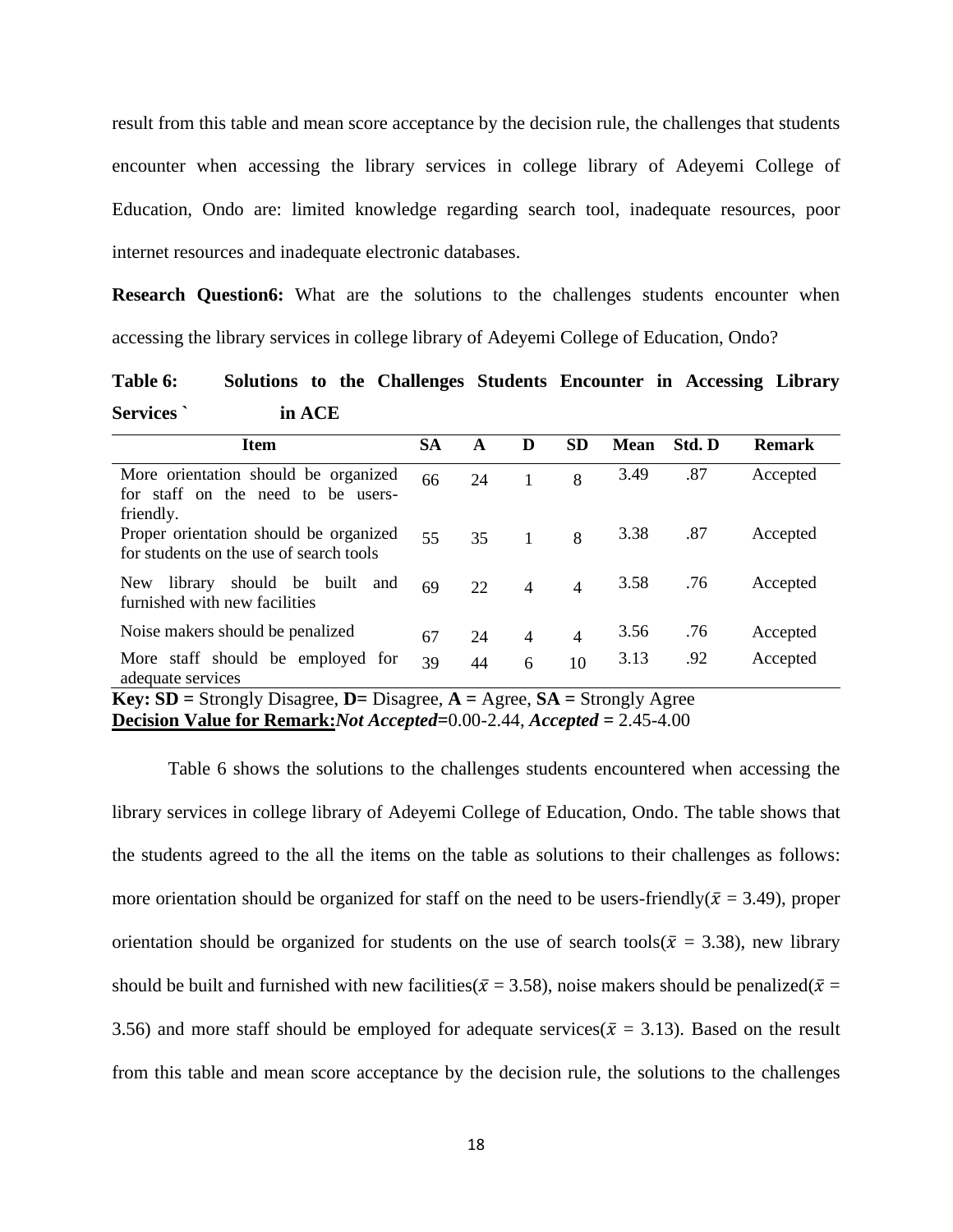students encounter when accessing the library services in college library of Adeyemi College of Education, Ondo are: more orientation should be organized for staff on the need to be usersfriendly, proper orientation should be organized for students on the use of search tools, new library should be built and furnished with new facilities, noise makers should be penalized and more staff should be employed for adequate services.

#### **Conclusion and Recommendations**

Library services are paramount to adequate information delivery in the library. Therefore it should be handled with care and carefulness among information practitioners for efficiency and growth of information distribution among users. It can therefore be recommended that students be given proper orientation about library services for maximum awareness and utilization of the library resources and services.

#### **References**

- Ashaver, D. and Bem-Bura M.D. (2013). Student's Perception of Library Services in Universities in Benue State. Available at: [www.iosrjournals.org](http://www.iosrjournals.org/)
- Brown, K. (2015). Association of College and Research Libraries. Academic Library Contributions to Student Success: Documented Practices from the Field. Chicago: Association of College and Research Libraries. Available at: [www.acrl.ala.org/value](http://www.acrl.ala.org/value)
- Brown, S. and Swan, A. (2007). Researchers' Use of Academic Libraries and their Services: A report commissioned by the Research Information Network and the Consortium of Research Libraries. [www.rin.ac.uk/system/files/attachme.](http://www.rin.ac.uk/system/files/attachme)..
- Eiriemiokhale, K.A. and Ibeun, M.O. (2017). Awareness, availability and accessibility of library resources by students of Kwara State University, Malete, Nigeria*. Library Philosophy and Practice.*
- Jelagat, S.L. (2016). Challenges Faced by University Librarians in Creating Awareness of Library Services among Students: A Case of Moi University Margaret Thatcher Library. Available at: [www.iiste.org](http://www.iiste.org/)
- Jelagat, S.L. (2016). Methods and channels of acquiring information literacy among students in creating awareness on library services: a case of Margaret Thatcher Library, Moi